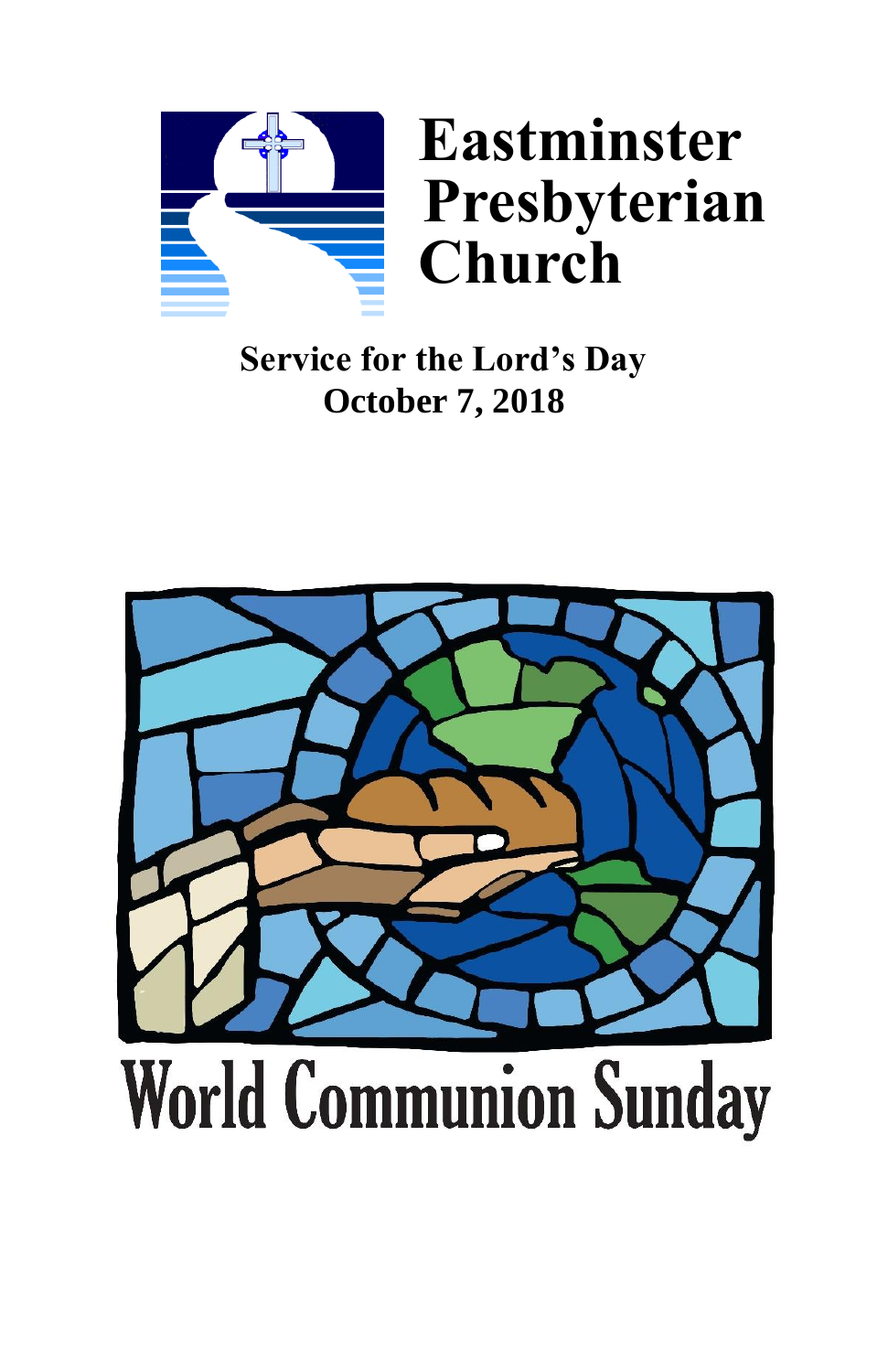## **ORDER OF WORSHIP FOR THE LORD'S DAY**

Twentieth Sunday after Pentecost World Communion Sunday

October 7, 2018 10:00 a.m.

*\* Congregation is invited to stand.* 

## **GATHERING**

**Welcome and Announcements** *(Please sign the friendship pads)* The grace of our Lord Jesus Christ be with you all. *And also with you.*

## **Prelude**

*The entry of the light.*

**Introit** *Let Us Talents and Tongues Employ* Bell Choir

## **Call to Worship**

This is the day that the Lord has made. *Let us rejoice and make peace in it.* This is the hour that the Lord has made. *Let us rejoice and make peace in it.* This is the church that the Lord has made. *Let us rejoice and make peace in it.* This is the earth that the Lord has made. *Let us rejoice and make peace in it.*

**\*Hymn #401** *Here in This Place*

## **\*Call to Confession**

## **\*Prayer of Confession**

 *God of compassion, We are your wounded and wounding children. We bring our wounded selves, our divided society and our broken world, seeking your healing and transforming grace.*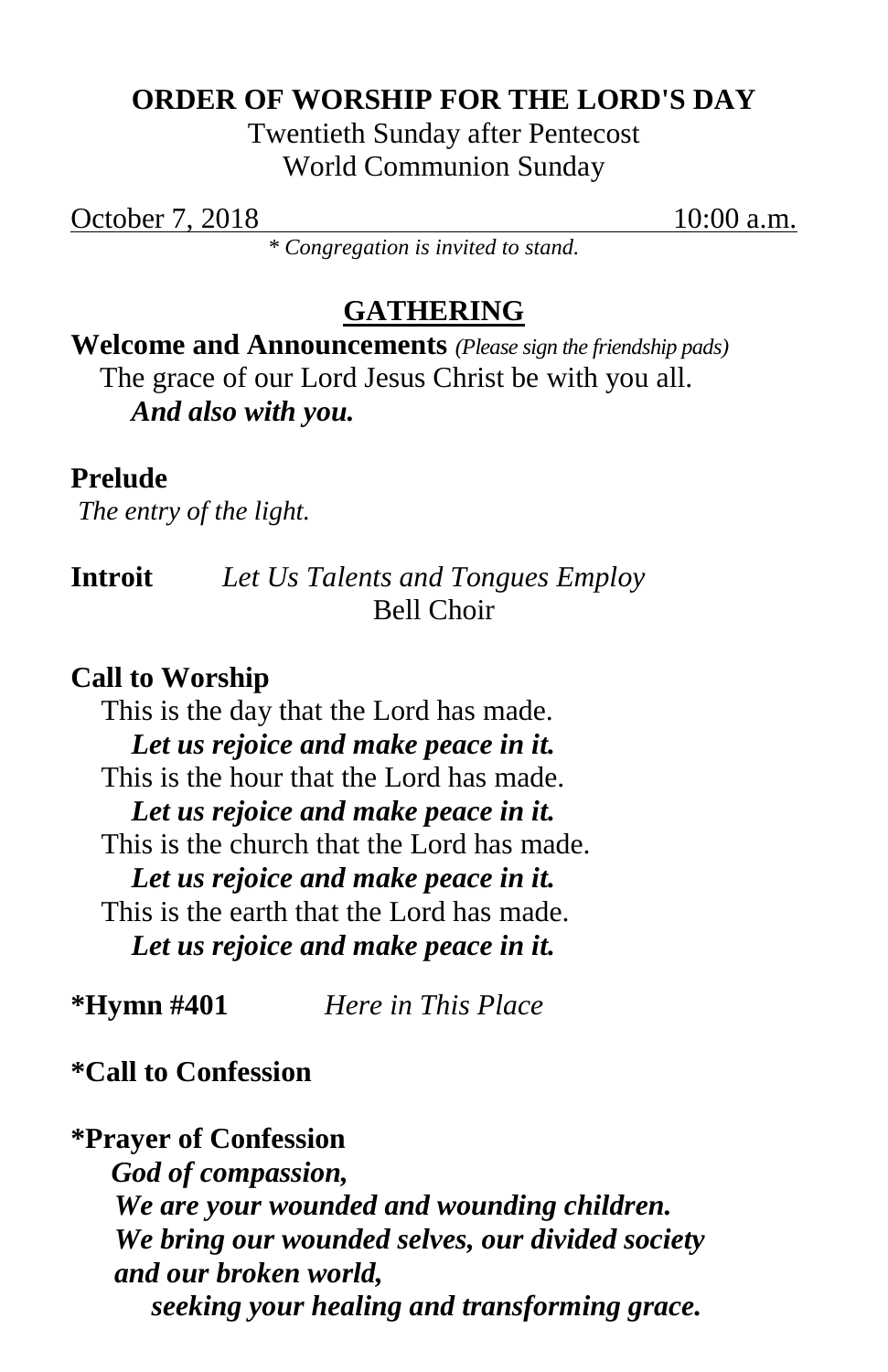*It is easy for us to point fingers at others, yet we know that we all need forgiveness; So we lift into your presence today, not only the victims of conflicts, but those we have called enemies. Break down the walls of hatred, distrust, and bitterness and open a way for us to reach one another in truth and love. Enable us to build a society where all can belong; to share our gifts in mutual respect and to seek for the new future which you offer us through Jesus the Christ. Amen.*

## **\*Silent Prayer \*Declaration of God's Grace**



## *\****Sharing the Peace of Christ**

*(Turn to your neighbors and say, "The Peace of Christ be with you.")*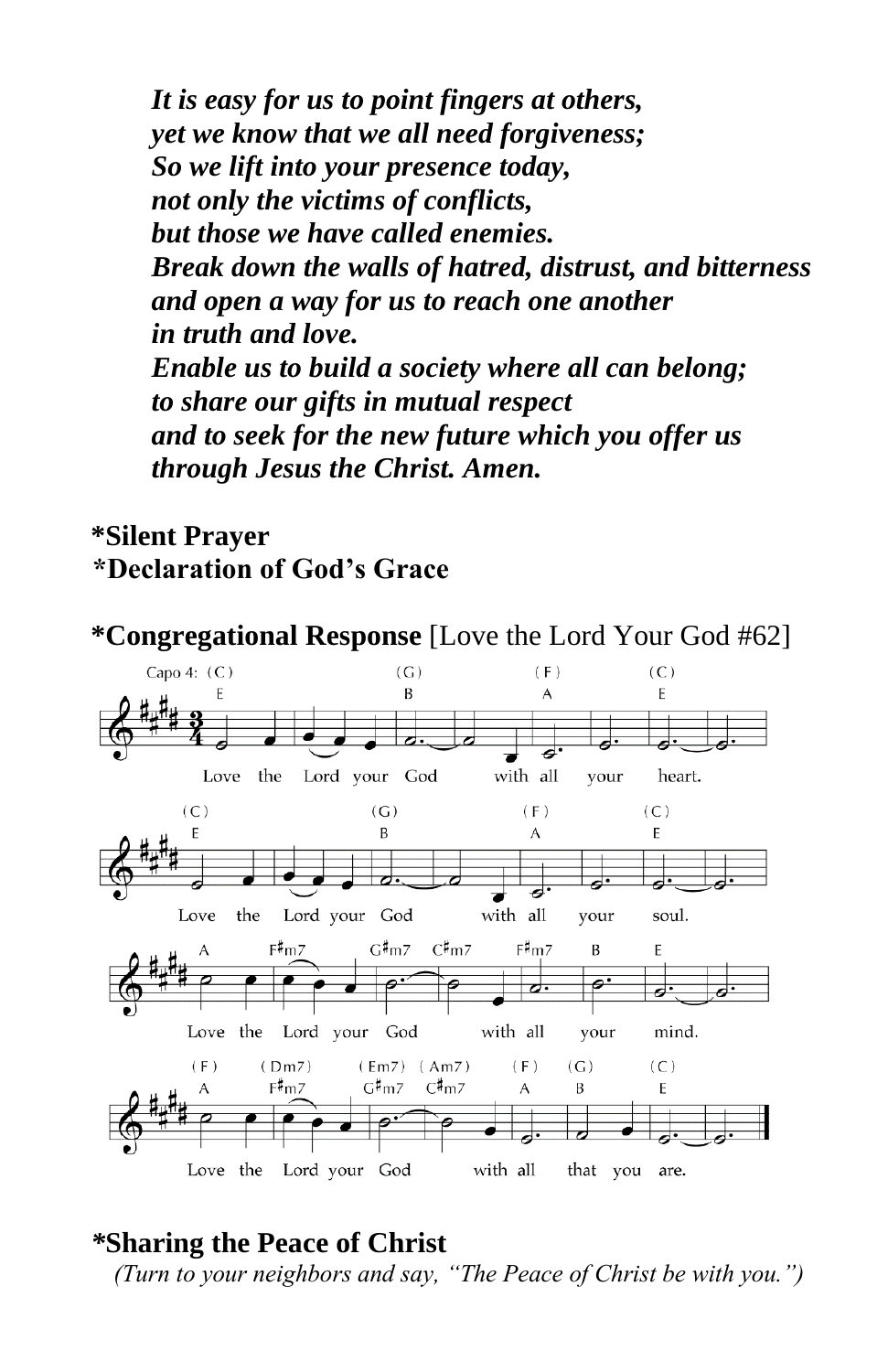## **PROCLAMATION OF THE WORD**

## **Children's Sermon**

## **Moment for Stewardship Mission**

**Prayer for Illumination**

**Reading from Scripture**

Mark 12:28-34 *(Pew Bible, page 46 - NT)*

**Sermon The Greatest Commandment** 

### **RESPONSE TO THE WORD**

**Hymn #316** *Where Charity and Love Prevail*

## **Presenting Our Gifts**

**Offertory** \*Doxology[#694] AURELIA  *Great God of every blessing, of faithful loving care, you are the fount of goodness, the daily bread we share. How can we hope to thank you? Our praise is but a start: sincerely and completely I offer you my heart.* \*Prayer of Dedication

### **Celebration of the Sacrament of Holy Communion**

Invitation to the Table

Great Thanksgiving & Lord's Prayer

*Our Father who art in heaven, hallowed be thy name. Thy kingdom come, thy will be done, on earth as it is in heaven. Give us this day our daily bread; and forgive us our debts, as we forgive our debtors; and lead us not into temptation but deliver us from evil. For thine is the kingdom and the power and the glory, forever. Amen.*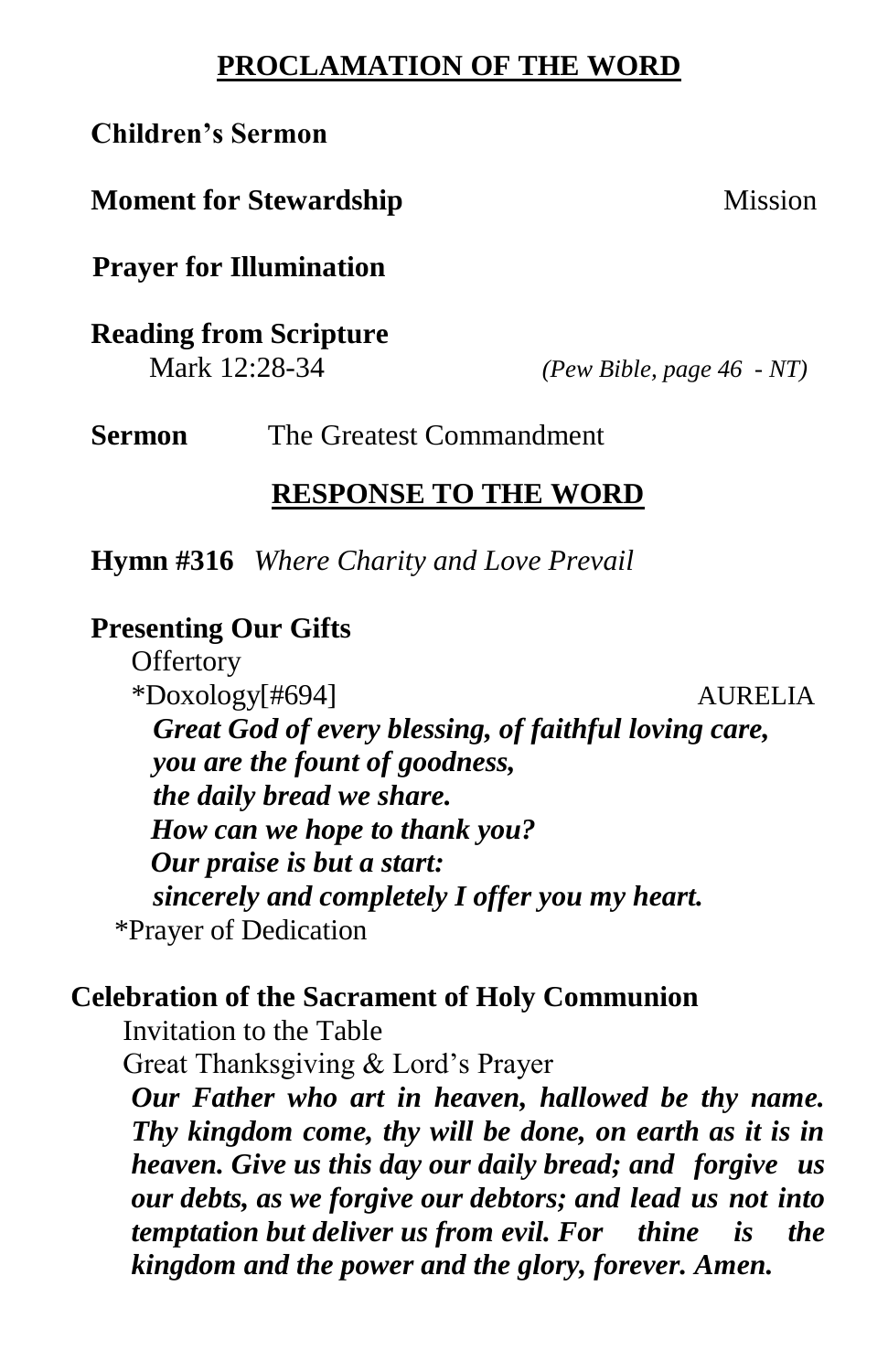## Sharing of the Bread and Cup

*(We will be receiving communion by intinction. Please come forward down the center aisle, take a piece of bread, dip it in the cup and partake. You may return down the side aisles. Those unable to come forward will be served at their seats. Gluten-free bread is available.)*

Prayer

## **\*Hymn #526** *Let Us Talents and Tongues Employ*

## **\*Charge and Benediction**

**\*Postlude** 

## **Participants in today's service:**

Minister: Rev. Kristin Stroble Worship Leader: Elder Mary Harvey Children's Message: Beverly Bonning Organist: Tamar Mikeladze Handbell Director: Heather Myer

**New Here?** Thank you for joining us as we worship God this morning. Information about our church is available in the narthex, including our weekly email. We invite you to sign in on the Friendship pads found at the end of the pew, so we can greet you by name. Please join us for Coffee Fellowship after worship, in the space we call the Green Room, which is across from the sanctuary. After fellowship we have a variety of classes for all ages that you are welcome to join.

**Prayer Cards** are in the Friendship Pads, which are at the end of each pew. If you have a prayer request that you would like announced during the service, please write it on the prayer card and you can place it in the plate during the collection of the offering. The Pastor will read them (unless marked private) during the time of Joys and Concerns.

**Children and Worship:** Children are always welcome in worship at Eastminster. Children's bulletins can be found outside the sanctuary doors as well as activity bags, which they can use during the service. We have created a space for children at the front of the sanctuary. Your child is welcome to use that space or remain in the pews with you.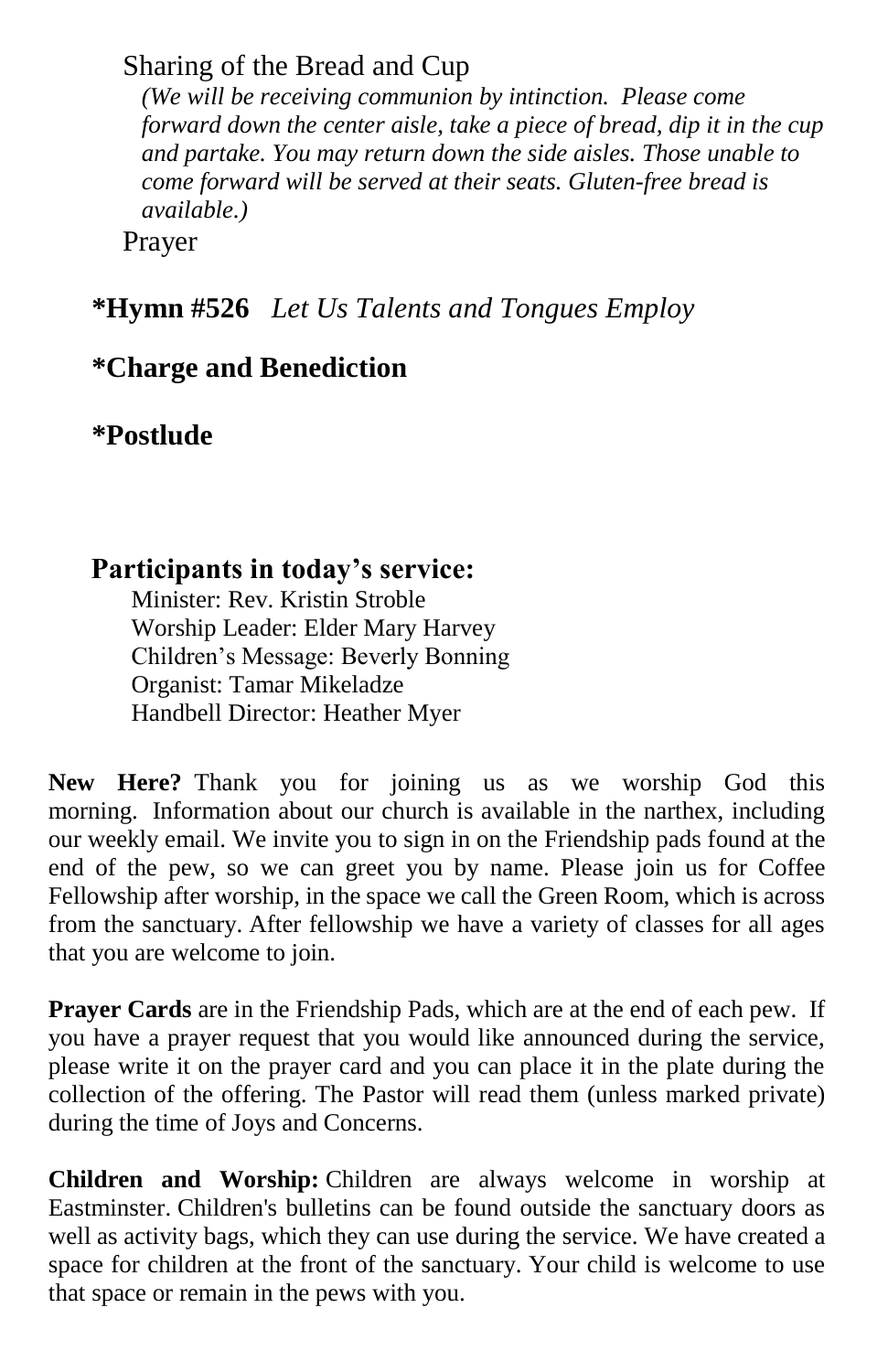### **Today at Eastminster**

#### **Ushers**

Head Usher: Sue Kalvonjian; John and Trena Thornburg

#### **Greeters**

Judy Dunn and Jean Graham

### **Flowers**

The flowers today are given by Linda and Tom Hardenbergh in honor of World Communion Day

#### **Church Leadership**

| Rev. Kristin Stroble    | Pastor                     |
|-------------------------|----------------------------|
| Dr. Fred Graham         | Parish Advisor             |
| Rev. Shirley Paxton     | Parish Advisor             |
| Neil Myer               | Director of Discipleship   |
| <b>Bridgette Redman</b> | Office Administrator       |
| Jadrian Tarver          | <b>Choir Director</b>      |
| Tamar Mikeladze         | Organist                   |
| Heather Myer            | <b>Bell Choir Director</b> |
| Laurin Schulz           | <b>Nursery Attendant</b>   |
| Emma Giles              | <b>Nursery Attendant</b>   |

#### **This Week at Eastminster**

| October 7 – October 14                 |             |  |
|----------------------------------------|-------------|--|
| TODAY, 10/7, World Communion           |             |  |
| Worship and Communion 10:00 a.m.       |             |  |
| Fellowship                             | 11:00 a.m.  |  |
| Intergenerational Program 11:15 a.m.   |             |  |
| TUESDAY, 10/9                          |             |  |
| <b>Staff Meeting</b>                   | 10:00 a.m.  |  |
| Weekly Bible Study                     | 1:00 p.m.   |  |
| Session                                | 7:00 p.m.   |  |
| WEDNESDAY, 10/10                       |             |  |
| Men's Breakfast                        | 8:00 a.m.   |  |
| Children & Worship Education 4:30 p.m. |             |  |
| <b>Unpacking Racism</b>                | 5:30 p.m.   |  |
| UKirk                                  | 7:30 p.m.   |  |
| Trivia at Reno's East                  | 8:00 p.m.   |  |
| THURSDAY, 10/11                        |             |  |
| <b>Cultured Purls</b>                  | 9:00 a.m.   |  |
| <b>Bell Rehearsal</b>                  | 6:00 p.m.   |  |
| SUNDAY, 10/14, Cents-ability           |             |  |
| Worship                                | 10:00 a.m.  |  |
| Fellowship                             | 11:00 a.m.  |  |
| <b>MORE</b>                            | 11:15 a.m.  |  |
| Deacons                                | 11:45 a.m.  |  |
| <b>CROP Walk</b>                       | $1:00$ p.m. |  |

*AA: Wed. & Thurs. 7 p.m.; Fri. 9:30 p.m.; Sat. 10 a.m.; Al-Anon: Thurs. 8:15 p.m.*

## **World Communion Sunday**

We will continue to mark World Communion Sunday during a special coffee fellowship time after worship in Fellowship Hall on the lower level today. Join us as we engage our hearts, hands, and voices in celebration of the common bonds we share with our siblings in Christ here and around the world.

#### **CROP WALK**

This year, the Greater Lansing CROP walk will be held on October 14, with registration at 1:00 p.m. For 2018, it is a 3-mile walk beginning at Grace United Methodist Church, 1900 Boston Blvd. in Lansing. Eastminster has a long tradition of participating in this event. If you would like to walk on the Eastminster Team, please contact Mary Harvey.

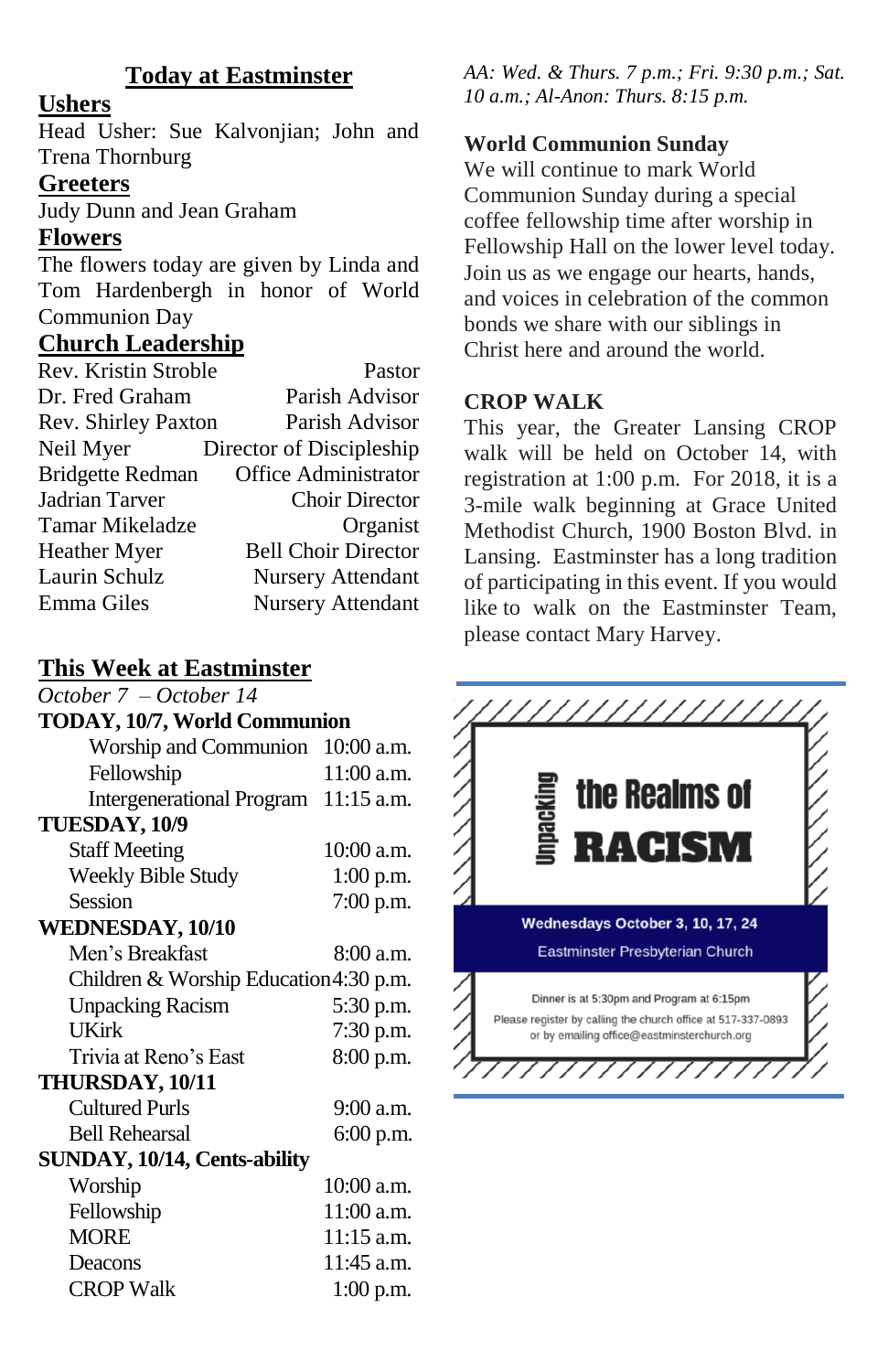#### **Children and Worship Education on Wednesday afternoons**

Children age 4 through grade 5 are invited to join us for Children and Worship Education time on the first four Wednesdays in October from 4:30-5:30 p.m. Children will engage with our Children and Worship curriculum, as well as learn and practice the various parts of our worship service from the call to worship to benediction and everything in between.

This will help our kids learn and understand how to more fully participate in Sunday worship. Participants are welcome to stay for dinner at 5:30 on these nights and child care will be available starting after dinner for parents wishing to participate in the Wednesday evening "Unpacking the Realms of Racism" series.

#### **October Mission Project**

Every month at Eastminster we collect items

to support the needs of our Christian Service mission partners for their various ministry projects. Please Monthiy<sup>18</sup> give as you are able, no Mission 25 donation is too



small. Items are collected on the ledge in the Green Room. If you would like to give money instead of making these purchases, please leave a check marked "Monthly Mission" either in the Church Office, or place in the lockbox outside the Office. Your donations are tax deductible.

**OCTOBER**--We will continue to collect winter coats that are in good condition with working zippers. We also need hats, mittens, and scarves.

#### **Blessed are the Peacemakers**

God calls upon us to create peace and to help set people free. Among the many efforts to fulfill this mission is the Peace and Global Witness Offering that we will take this morning.

Your gifts to this offering will help more people experience the freedom and dignity

that Christ wants for everyone. Let us offer the peace of Christ at all times and in all ways.



**50% of this Peace & Global Witness Offering will stay with our community and our region** for ministries of peacemaking and reconciliation.

**50% of this offering will unite Presbyterians** who are working actively for peacemaking efforts around the globe.

Please give generously.

#### **ACTION of Greater Lansing**

Members of Action of Greater Lansing are joining together with the larger community to seek justice and better conditions for the poor, marginalized, and oppressed. On Oct. 7, beginning at 3 p.m., Action of Greater Lansing will host its Annual Nehemiah Hearing Meeting at Cristo Rey, 201 W. Miller Road, Lansing, MI 48911. Join them to demand All Families Deserve Dignity. This year's focus is on passing two bills that will allow undocumented immigrants to get driver's licenses. Fliers with more information are available in the Narthex.

**Trivia Night at Reno's East at 8 p.m**. **on Wednesdays**. Join church members for a night of trivia and fellowship at Reno's every Wednesday.